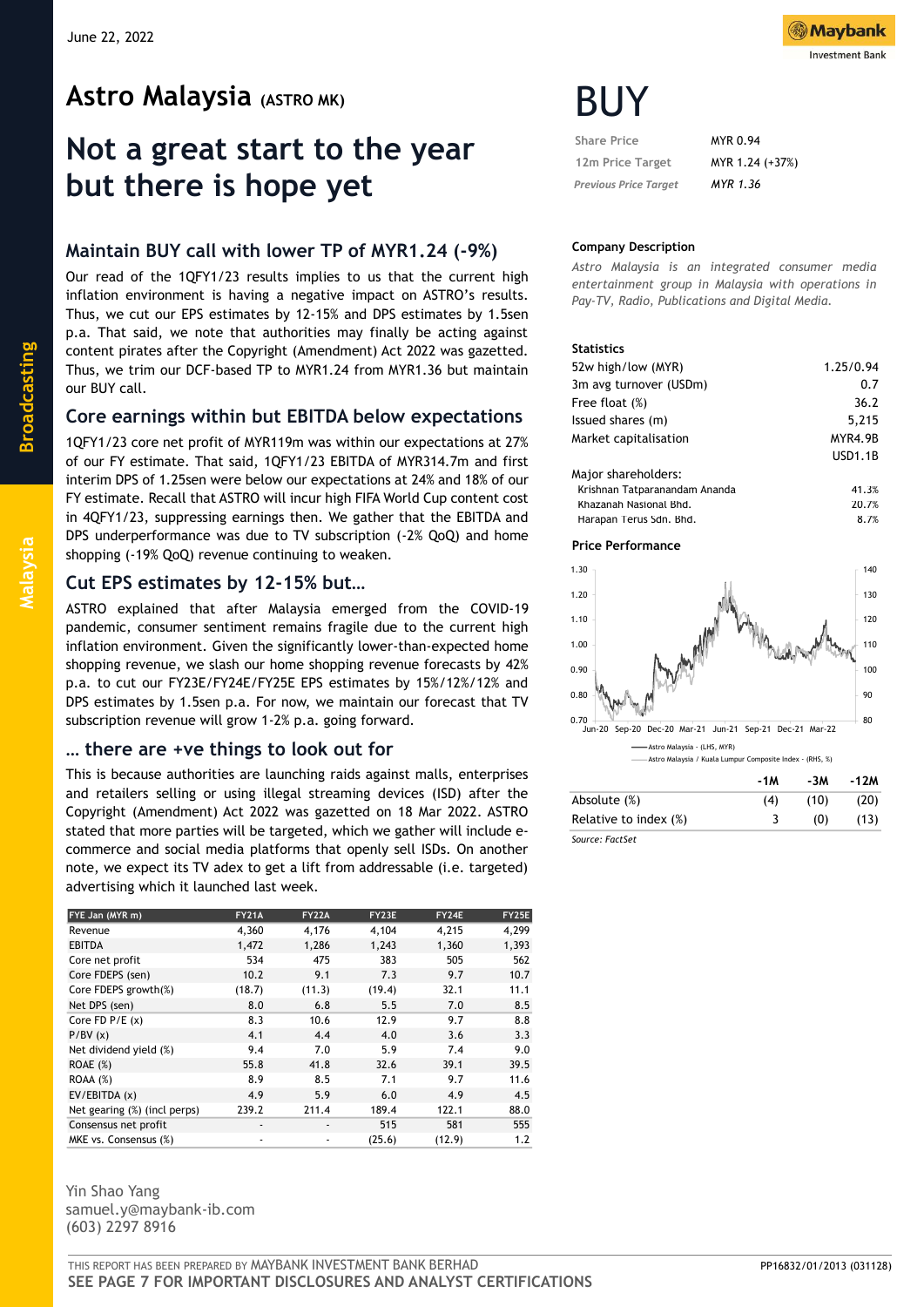# **Value Proposition**

- Integrated media group with operations in Pay-TV (90% of revenue), radio, publications and digital media.
- Largest Pay-TV operator with 5.6m subscribers Pay-TV and subscription-free viewers (NJOI).
- Penetration rate in Malaysia is 71%. Growth driven by upgrading NJOI viewers to Pay-TV viewers.
- Challenge is to upsell HD products, diversify to IPTV and SVOD while managing content cost.
- That said, ASTRO is a lot more resilient than the adex-based media groups due to its stable subscriber base.
- **EXECT:** Highly FCF generative. Capex is mostly maintenance and settop-boxes (STB).

### **Number of viewers (Pay-TV and NJOI) ('000)**



*Source: Company*

# **Financial Metrics**

- Key financial metric is EBITDA because depreciation and amortisation are substantial at MYR500m-MYR600m p.a.
- Mismatch between net profit and FCF due to depreciation of STBs (3 years when useful life is often longer).
- **EXEC** FY23E EBITDA to ease 3% YoY largely due to lower home shopping revenue YoY.
- Forecast FY24E EBITDA to recover 9% YoY due to nonrecurrence of FIFA World Cup content cost.
- Net gearing high at >200% as at end-FY22A but net debt/EBITDA manageable at <2x.



### **EBITDA (MYRm)**

# **Price Drivers**

#### **Historical share price trend**



#### *Source: Company, Maybank IBG Research*

- 1. YoY decline in TV subscription revenue continued to accelerate.
- 2. New Pakatan Harapan government zero-rated Goods & Services Tax, boosting consumer sentiment.
- 3. Regulatory concerns arose that the new Pakatan Harapan government may license more competitors.
- 4. YoY decline in TV subscription revenue continued to accelerate.
- 5. COVID-19 pandemic strikes Malaysia. To date, there are 4.5m cases and 35.7k deaths.

# **Swing Factors**

# **Upside**

- More Pay-TV subscribers require six to twelve months to break-even but they drive long-term growth.
- More HD products subscribers drive ARPU growth due to their high monthly subscription fees.
- Higher average revenue per user (ARPU) all else being equal, higher ARPUs translate into higher margins.

# **Downside**

- Higher content cost ~30% of total cash expenses and vulnerable to fluctuations in the USDMYR exchange rate.
- **EXPLOSED EXAGAGE 15 STBS, Satellite** Stronger MYR/USD exchange rate STBs, satellite transponders and 2/3 of content cost are denominated in USD.
- More new competitors monopoly on direct-to-home services ended in Feb 2017.

[samuel.y@maybank-ib.com](mailto:samuel.y@maybank-ib.com)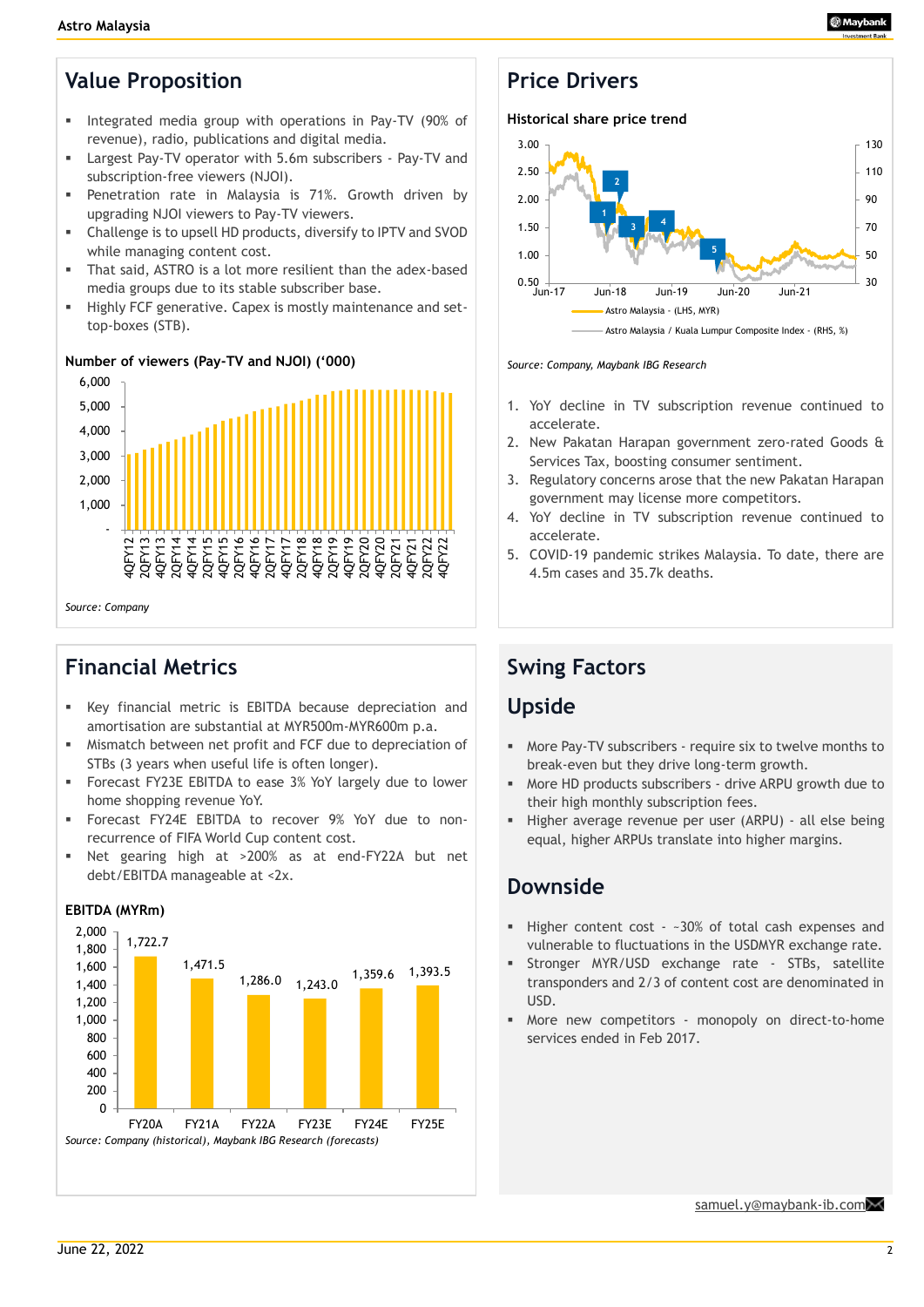#### **Figure 1: Summary Results Table**

|       |                                                                                                                                                                                           |                                                                                                                                                                                                   |                                                                                                                                                                                               | % QoQ                                                                                                                                                                       |
|-------|-------------------------------------------------------------------------------------------------------------------------------------------------------------------------------------------|---------------------------------------------------------------------------------------------------------------------------------------------------------------------------------------------------|-----------------------------------------------------------------------------------------------------------------------------------------------------------------------------------------------|-----------------------------------------------------------------------------------------------------------------------------------------------------------------------------|
|       |                                                                                                                                                                                           |                                                                                                                                                                                                   |                                                                                                                                                                                               | (6.7)                                                                                                                                                                       |
|       |                                                                                                                                                                                           |                                                                                                                                                                                                   |                                                                                                                                                                                               | (10.8)                                                                                                                                                                      |
|       |                                                                                                                                                                                           |                                                                                                                                                                                                   |                                                                                                                                                                                               | 3.0                                                                                                                                                                         |
|       |                                                                                                                                                                                           |                                                                                                                                                                                                   |                                                                                                                                                                                               | 9.3                                                                                                                                                                         |
|       |                                                                                                                                                                                           |                                                                                                                                                                                                   |                                                                                                                                                                                               | (0.9)                                                                                                                                                                       |
|       |                                                                                                                                                                                           |                                                                                                                                                                                                   |                                                                                                                                                                                               | 12.7                                                                                                                                                                        |
|       |                                                                                                                                                                                           |                                                                                                                                                                                                   |                                                                                                                                                                                               | N/M                                                                                                                                                                         |
|       |                                                                                                                                                                                           |                                                                                                                                                                                                   |                                                                                                                                                                                               | 375.0                                                                                                                                                                       |
|       |                                                                                                                                                                                           |                                                                                                                                                                                                   |                                                                                                                                                                                               | (16.7)                                                                                                                                                                      |
|       |                                                                                                                                                                                           |                                                                                                                                                                                                   |                                                                                                                                                                                               | 13.9                                                                                                                                                                        |
|       |                                                                                                                                                                                           |                                                                                                                                                                                                   |                                                                                                                                                                                               | 162.5                                                                                                                                                                       |
|       |                                                                                                                                                                                           |                                                                                                                                                                                                   |                                                                                                                                                                                               | (21.0)                                                                                                                                                                      |
|       |                                                                                                                                                                                           |                                                                                                                                                                                                   |                                                                                                                                                                                               | (8.9)                                                                                                                                                                       |
|       |                                                                                                                                                                                           |                                                                                                                                                                                                   |                                                                                                                                                                                               |                                                                                                                                                                             |
|       |                                                                                                                                                                                           | % YoY                                                                                                                                                                                             |                                                                                                                                                                                               | % QoQ                                                                                                                                                                       |
| 32.7  | 35.2                                                                                                                                                                                      |                                                                                                                                                                                                   | 29.6                                                                                                                                                                                          | 3.1                                                                                                                                                                         |
| 24.5  | 23.5                                                                                                                                                                                      | 1.0                                                                                                                                                                                               | 17.9                                                                                                                                                                                          | 6.6                                                                                                                                                                         |
|       |                                                                                                                                                                                           |                                                                                                                                                                                                   |                                                                                                                                                                                               |                                                                                                                                                                             |
| 962.1 | 1,061.5                                                                                                                                                                                   | (9.4)                                                                                                                                                                                             | 1,031.3                                                                                                                                                                                       | (6.7)                                                                                                                                                                       |
| 730.6 | 776.7                                                                                                                                                                                     | (5.9)                                                                                                                                                                                             | 741.8                                                                                                                                                                                         | (1.5)                                                                                                                                                                       |
| 128.6 | 126.8                                                                                                                                                                                     | 1.4                                                                                                                                                                                               | 166.1                                                                                                                                                                                         | (22.6)                                                                                                                                                                      |
| 48.8  | 42.8                                                                                                                                                                                      | 14.0                                                                                                                                                                                              | 56.5                                                                                                                                                                                          | (13.6)                                                                                                                                                                      |
| 54.0  | 115.2                                                                                                                                                                                     | (53.1)                                                                                                                                                                                            | 66.9                                                                                                                                                                                          | (19.3)                                                                                                                                                                      |
| 0.1   |                                                                                                                                                                                           | N/M                                                                                                                                                                                               |                                                                                                                                                                                               | N/M                                                                                                                                                                         |
|       |                                                                                                                                                                                           |                                                                                                                                                                                                   |                                                                                                                                                                                               |                                                                                                                                                                             |
|       |                                                                                                                                                                                           |                                                                                                                                                                                                   |                                                                                                                                                                                               | 3.0                                                                                                                                                                         |
|       |                                                                                                                                                                                           |                                                                                                                                                                                                   |                                                                                                                                                                                               | 3.7                                                                                                                                                                         |
|       |                                                                                                                                                                                           |                                                                                                                                                                                                   |                                                                                                                                                                                               | (37.3)                                                                                                                                                                      |
|       |                                                                                                                                                                                           |                                                                                                                                                                                                   |                                                                                                                                                                                               | 137.1                                                                                                                                                                       |
|       |                                                                                                                                                                                           |                                                                                                                                                                                                   |                                                                                                                                                                                               | (89.8)                                                                                                                                                                      |
|       |                                                                                                                                                                                           |                                                                                                                                                                                                   |                                                                                                                                                                                               |                                                                                                                                                                             |
| 5,561 | 5,681                                                                                                                                                                                     | (2.1)                                                                                                                                                                                             | 5,588                                                                                                                                                                                         | (0.5)                                                                                                                                                                       |
| 97.4  | 97.2                                                                                                                                                                                      | 0.2                                                                                                                                                                                               | 97.2                                                                                                                                                                                          | 0.2                                                                                                                                                                         |
|       | <b>1Q23</b><br>962.1<br>(647.4)<br>314.7<br>(128.5)<br>186.2<br>(34.2)<br>(0.1)<br>(25.0)<br>126.9<br>(31.1)<br>4.2<br>100.0<br>119.0<br>1Q23<br>314.7<br>296.9<br>28.4<br>(8.3)<br>(2.3) | <b>1Q22</b><br>1,061.5<br>(687.5)<br>374.0<br>(139.1)<br>234.9<br>(40.2)<br>(0.2)<br>(7.9)<br>186.6<br>(43.9)<br>(1.5)<br>141.2<br>147.2<br><b>1Q22</b><br>374.0<br>349.0<br>20.2<br>5.7<br>(0.9) | % YoY<br>(9.4)<br>(5.8)<br>(15.9)<br>(7.6)<br>(20.7)<br>(14.9)<br>(50.0)<br>216.7<br>(32.0)<br>(29.2)<br>(380.0)<br>(29.2)<br>(19.2)<br>(2.5)<br>(15.9)<br>(14.9)<br>40.6<br>(245.6)<br>155.6 | 4022<br>1,031.3<br>(725.8)<br>305.5<br>(117.6)<br>187.9<br>(30.3)<br>(5.3)<br>152.3<br>(27.3)<br>1.6<br>126.6<br>130.6<br>4Q22<br>305.5<br>286.3<br>45.3<br>(3.5)<br>(22.6) |

*Source: Company* 

#### **Results analysis**

- 1QFY1/23 EBITDA was down 16% YoY largely due to weaker TV subscription and home shopping revenue YoY dealt by inflation driven poor consumer sentiment.
- 1QFY1/23 EBITDA was up 3% QoQ largely due to lower content cost QoQ (MYR272m vs. MYR285m) and non-recurrence of certain write-offs and impairments.

### **Other updates**

- ASTRO is well hedged foreign currency wise for the rest of FY1/23E as foreign exchange rates were locked in last financial year (i.e. FY1/22A).
- Going forward, depreciation will rise due to the delivery of satellite transponders on MEASAT-3D.

#### **Figure 2: ASTRO DCF-based valuation**

|                                       | <b>MYRm</b> | MYR/sh | <b>Comments</b>      |
|---------------------------------------|-------------|--------|----------------------|
| <b>DCF</b>                            | 6.743.9     | 1.29   | 10.1% WACC, $g=0.0%$ |
| Investments                           | 263.0       | 0.05   | End-FY1/23E          |
| Net debt ex-finance lease liabilities | (549.6)     | (0.11) | End-FY1/23E          |
| Total                                 | 6.457.3     | 1.24   |                      |

*Source: Maybank IBG Research*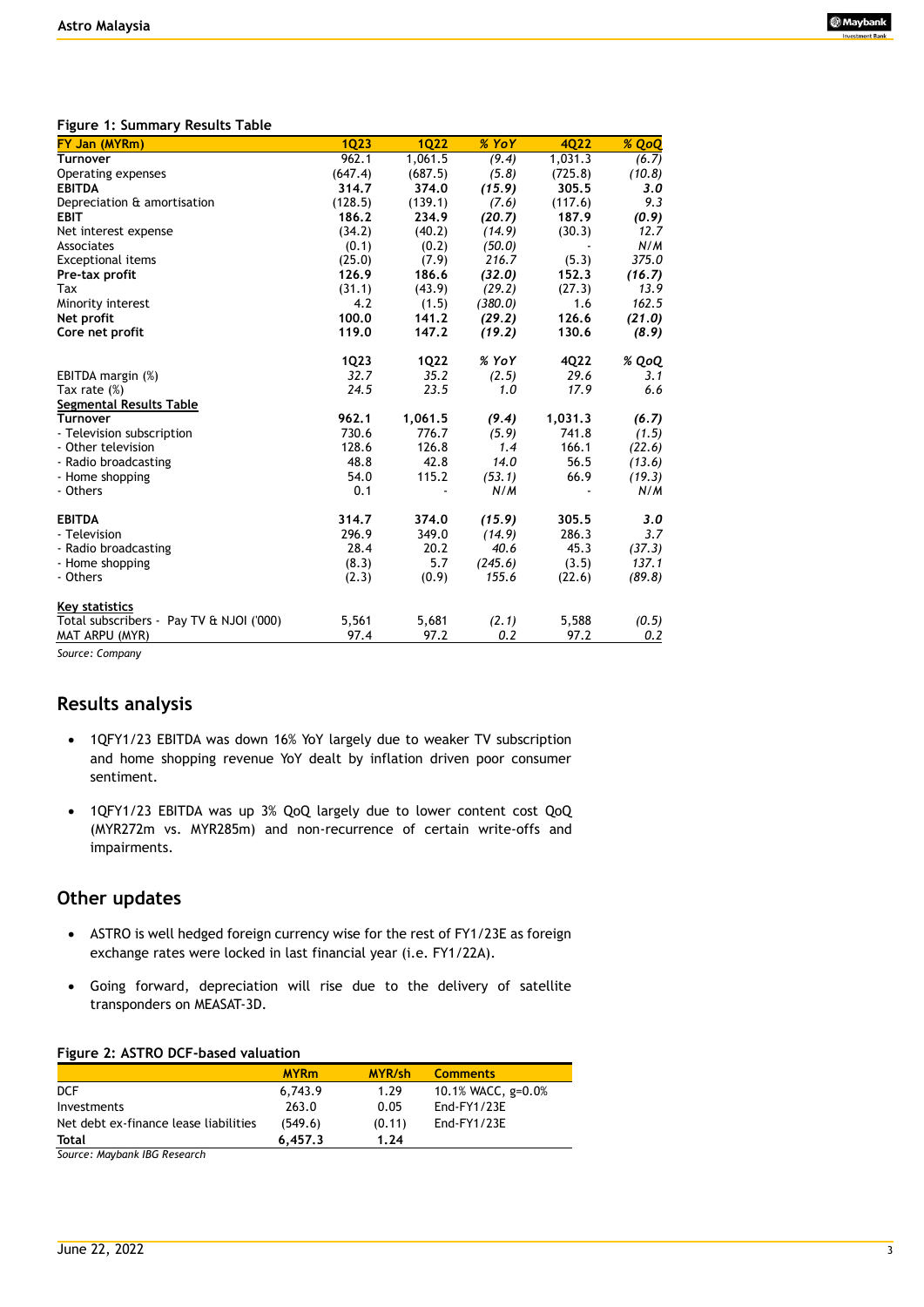

| FYE 31 Jan                       | <b>FY21A</b> | <b>FY22A</b> | FY23E   | FY24E   | <b>FY25E</b> |
|----------------------------------|--------------|--------------|---------|---------|--------------|
| <b>Key Metrics</b>               |              |              |         |         |              |
| $P/E$ (reported) $(x)$           | 8.5          | 11.5         | 12.8    | 9.7     | 8.7          |
| Core $P/E(x)$                    | 8.3          | 10.5         | 12.8    | 9.7     | 8.7          |
| Core FD $P/E(x)$                 | 8.3          | 10.6         | 12.9    | 9.7     | 8.8          |
| P/BV(x)                          | 4.1          | 4.4          | 4.0     | 3.6     | 3.3          |
| P/NTA(x)                         | (5.2)        | (5.7)        | (6.3)   | (7.6)   | (9.3)        |
| Net dividend yield (%)           | 9.4          | 7.0          | 5.9     | 7.4     | 9.0          |
| FCF yield (%)                    | 34.8         | 20.1         | 33.7    | 28.7    | 29.5         |
| EV/EBITDA (x)                    | 4.9          | 5.9          | 6.0     | 4.9     | 4.5          |
| EV/EBIT(x)                       | 8.3          | 10.1         | 11.2    | 8.6     | 7.6          |
| INCOME STATEMENT (MYR m)         |              |              |         |         |              |
| Revenue                          | 4,359.7      | 4,175.5      | 4,103.6 | 4,214.6 | 4,298.7      |
| EBITDA                           | 1,471.5      | 1,286.0      | 1,243.0 | 1,359.6 | 1,393.5      |
| Depreciation                     | (595.4)      | (531.8)      | (580.8) | (578.3) | (567.5)      |
| EBIT                             | 876.1        | 754.2        | 662.2   | 781.3   | 826.0        |
| Net interest income /(exp)       | (191.1)      | (145.2)      | (169.7) | (130.6) | (103.1)      |
| Associates & JV                  | (0.1)        | 0.1          | 0.1     | 0.1     | 0.1          |
| <b>Exceptionals</b>              | 8.0          | (18.4)       | 0.0     | 0.0     | 0.0          |
| Pretax profit                    | 692.8        | 590.7        | 492.6   | 650.8   | 723.0        |
| Income tax                       | (165.0)      | (130.1)      | (118.7) | (156.8) | (174.2)      |
| Minorities                       | 12.0         | 0.3          | 8.6     | 11.4    | 12.7         |
| Reported net profit              | 539.8        | 460.9        | 382.6   | 505.4   | 561.5        |
| Core net profit                  | 533.8        | 474.9        | 382.6   | 505.4   | 561.5        |
|                                  |              |              |         |         |              |
| <b>BALANCE SHEET (MYR m)</b>     |              |              |         |         |              |
| Cash & Short Term Investments    | 264.9        | 165.2        | 268.1   | 254.1   | 368.5        |
| Accounts receivable              | 568.0        | 719.2        | 534.7   | 549.1   | 560.1        |
| Inventory                        | 12.8         | 19.7         | 12.1    | 12.4    | 12.7         |
| Property, Plant & Equip (net)    | 1,725.1      | 1,562.6      | 2,133.3 | 1,815.0 | 1,510.7      |
| Intangible assets                | 1,934.2      | 2,004.7      | 2,004.7 | 2,004.7 | 2,004.7      |
| Investment in Associates & JVs   | 2.1          | 2.2          | 2.3     | 2.4     | 2.5          |
| Other assets                     | 1,278.1      | 851.1        | 539.6   | 289.6   | 289.6        |
| <b>Total assets</b>              | 5,785.2      | 5,324.7      | 5,494.7 | 4,927.3 | 4,748.9      |
| ST interest bearing debt         | 322.5        | 893.7        | 724.9   | 277.6   | 320.8        |
| Accounts payable                 | 855.4        | 755.8        | 847.3   | 845.6   | 860.5        |
| LT interest bearing debt         | 2,690.7      | 1,815.9      | 1,988.0 | 1,710.4 | 1,389.6      |
| Other liabilities                | 768.0        | 656.0        | 644.0   | 674.0   | 653.0        |
| <b>Total Liabilities</b>         | 4,636.5      | 4,121.0      | 4,203.9 | 3,507.5 | 3,223.4      |
| Shareholders Equity              | 1,077.8      | 1,125.3      | 1,221.1 | 1,361.5 | 1,479.8      |
| Minority Interest                | 70.9         | 78.4         | 69.8    | 58.3    | 45.6         |
| Total shareholder equity         | 1,148.8      | 1,203.7      | 1,290.8 | 1,419.8 | 1,525.4      |
| Total liabilities and equity     | 5,785.2      | 5,324.7      | 5,494.7 | 4,927.3 | 4,748.9      |
| CASH FLOW (MYR m)                |              |              |         |         |              |
| Pretax profit                    | 692.8        | 590.7        | 492.6   | 650.8   | 723.0        |
| Depreciation & amortisation      | 595.4        | 531.8        | 580.8   | 578.3   | 567.5        |
| Adj net interest (income)/exp    | 198.6        | 135.9        | 169.7   | 130.6   | 103.1        |
| Change in working capital        | 13.2         | (220.8)      | 283.6   | (16.4)  | 3.7          |
| Cash taxes paid                  | (171.5)      | (148.0)      | (106.1) | (151.0) | (171.6)      |
| Other operating cash flow        | 44.6         | 100.3        | 17.2    | 17.2    | 17.2         |
| Cash flow from operations        | 1,682.9      | 1,284.6      | 1,775.0 | 1,535.2 | 1,574.0      |
| Capex                            | (138.7)      | (278.0)      | (123.1) | (126.4) | (129.0)      |
| Free cash flow                   | 1,544.1      | 1,006.6      | 1,651.9 | 1,408.8 | 1,445.0      |
| Dividends paid                   | (286.8)      | (443.2)      | (286.8) | (365.0) | (443.2)      |
| Equity raised / (purchased)      | 0.0          | 0.0          | 0.0     | 0.0     | 0.0          |
| Change in Debt                   | (443.0)      | (385.4)      | (892.1) | (724.9) | (277.6)      |
| Other invest/financing cash flow | (844.2)      | (277.1)      | (370.0) | (332.8) | (609.8)      |
| Effect of exch rate changes      | (0.8)        | (0.6)        | 0.0     | 0.0     | 0.0          |
| Net cash flow                    | (30.7)       | (99.7)       | 102.9   | (14.0)  | 114.4        |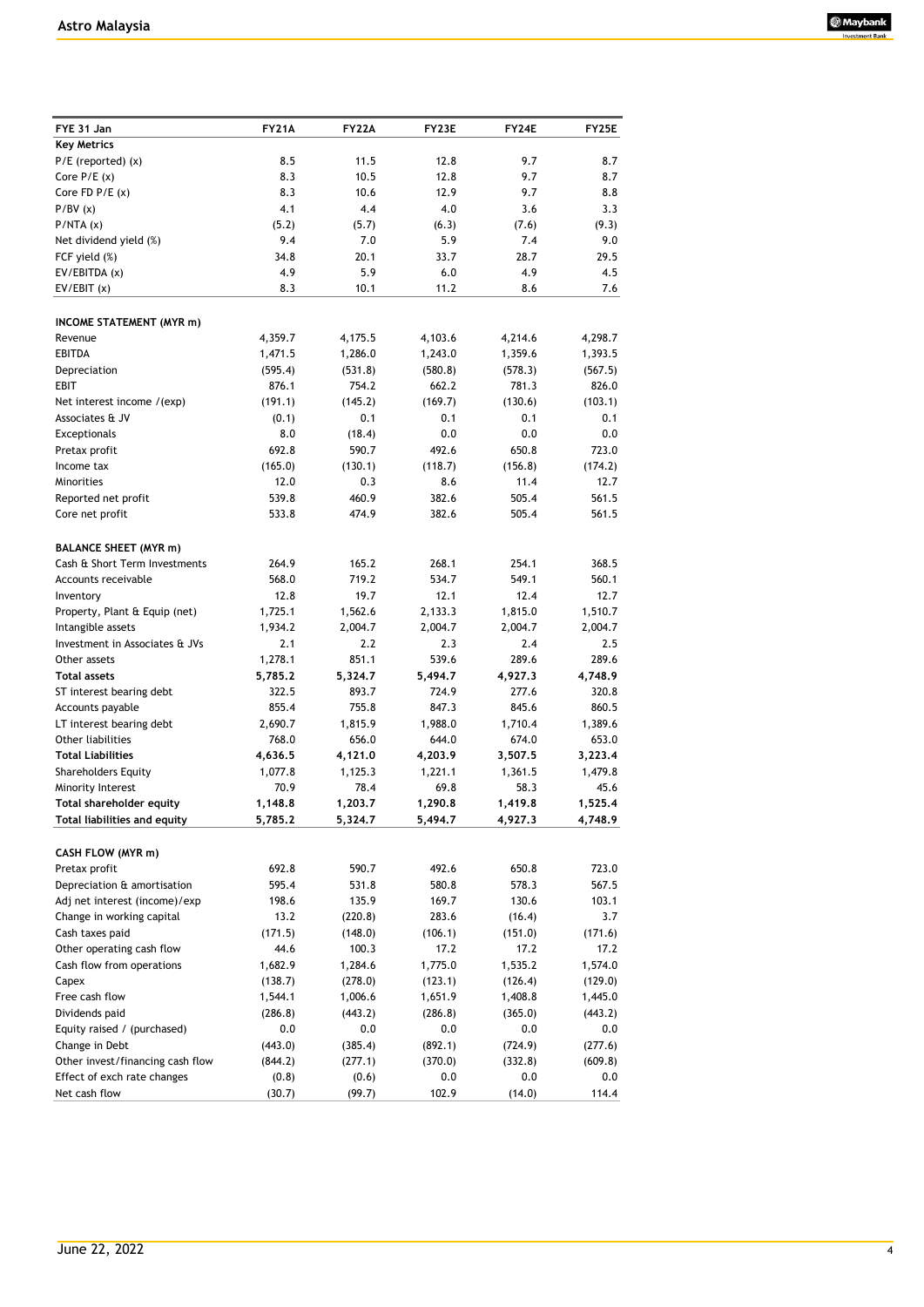

| FYE 31 Jan                    | <b>FY21A</b> | <b>FY22A</b> | FY23E   | FY24E   | <b>FY25E</b> |
|-------------------------------|--------------|--------------|---------|---------|--------------|
| <b>Key Ratios</b>             |              |              |         |         |              |
| Growth ratios (%)             |              |              |         |         |              |
| Revenue growth                | (11.2)       | (4.2)        | (1.7)   | 2.7     | 2.0          |
| EBITDA growth                 | (14.6)       | (12.6)       | (3.3)   | 9.4     | 2.5          |
| <b>EBIT</b> growth            | (18.3)       | (13.9)       | (12.2)  | 18.0    | 5.7          |
| Pretax growth                 | (19.7)       | (14.7)       | (16.6)  | 32.1    | 11.1         |
| Reported net profit growth    | (17.6)       | (14.6)       | (17.0)  | 32.1    | 11.1         |
| Core net profit growth        | (18.7)       | (11.0)       | (19.4)  | 32.1    | 11.1         |
| Profitability ratios (%)      |              |              |         |         |              |
| EBITDA margin                 | 33.8         | 30.8         | 30.3    | 32.3    | 32.4         |
| <b>EBIT</b> margin            | 20.1         | 18.1         | 16.1    | 18.5    | 19.2         |
| Pretax profit margin          | 15.9         | 14.1         | 12.0    | 15.4    | 16.8         |
| Payout ratio                  | 77.3         | 76.4         | 75.0    | 72.2    | 78.9         |
|                               |              |              |         |         |              |
| <b>DuPont analysis</b>        |              |              |         |         |              |
| Net profit margin (%)         | 12.4         | 11.0         | 9.3     | 12.0    | 13.1         |
| Revenue/Assets (x)            | 0.8          | 0.8          | 0.7     | 0.9     | 0.9          |
| Assets/Equity (x)             | 5.4          | 4.7          | 4.5     | 3.6     | 3.2          |
| ROAE (%)                      | 55.8         | 41.8         | 32.6    | 39.1    | 39.5         |
| ROAA (%)                      | 8.9          | 8.5          | 7.1     | 9.7     | 11.6         |
| Liquidity & Efficiency        |              |              |         |         |              |
| Cash conversion cycle         | (51.1)       | (42.9)       | (43.9)  | (58.9)  | (57.7)       |
| Days receivable outstanding   | 50.9         | 55.5         | 55.0    | 46.3    | 46.4         |
| Days inventory outstanding    | 1.6          | 2.0          | 2.0     | 1.5     | 1.6          |
| Days payables outstanding     | 103.6        | 100.4        | 100.9   | 106.7   | 105.7        |
| Dividend cover (x)            | 1.3          | 1.3          | 1.3     | 1.4     | 1.3          |
| Current ratio $(x)$           | 1.1          | 0.7          | 0.6     | 0.6     | 0.6          |
| Leverage & Expense Analysis   |              |              |         |         |              |
| Asset/Liability (x)           | 1.2          | 1.3          | 1.3     | 1.4     | 1.5          |
| Net gearing (%) (incl perps)  | 239.2        | 211.4        | 189.4   | 122.1   | 88.0         |
| Net gearing (%) (excl. perps) | 239.2        | 211.4        | 189.4   | 122.1   | 88.0         |
| Net interest cover (x)        | 4.6          | 5.2          | 3.9     | 6.0     | 8.0          |
| Debt/EBITDA (x)               | 2.0          | 2.1          | 2.2     | 1.5     | 1.2          |
| Capex/revenue (%)             | 3.2          | 6.7          | 3.0     | 3.0     | 3.0          |
| Net debt/ (net cash)          | 2,748.2      | 2,544.4      | 2,444.8 | 1,733.9 | 1,341.8      |

*Source: Company; Maybank IBG Research*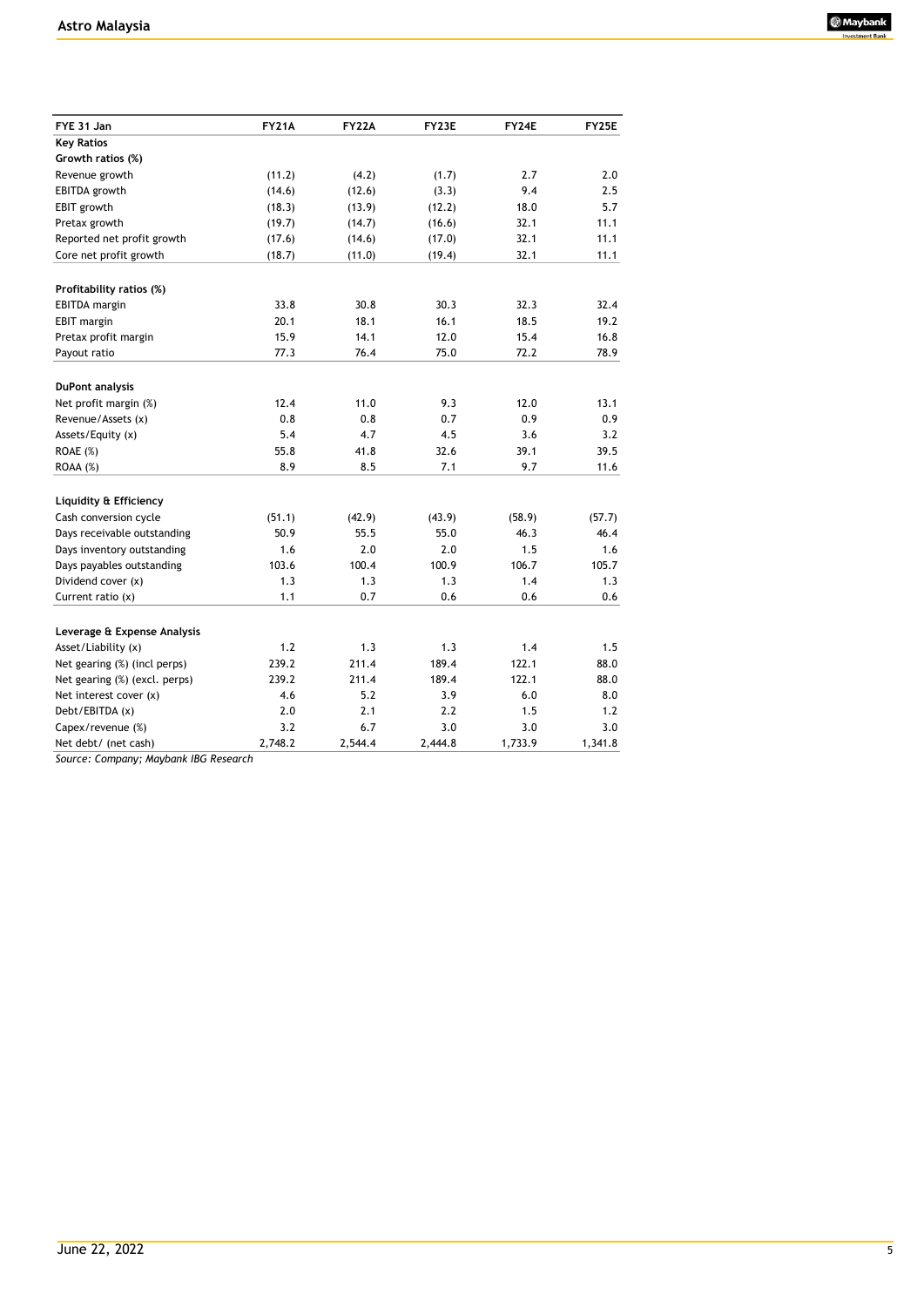# **Research Offices**

#### **ECONOMICS**

**Suhaimi ILIAS** Chief Economist Malaysia | Philippines | Global (603) 2297 8682 suhaimi\_ilias@maybank-ib.com

**CHUA Hak Bin** nal Thematic Macroeconomist (65) 6231 5830 chuahb@maybank.com

**LEE Ju Ye**<br>Singapore | Thailand | Indonesia<br>(65) 6231 5844 leejuye@maybank.com

**Dr Zamros DZULKAFLI**  (603) 2082 6818 zamros.d@maybank-ib.com

**Fatin Nabila MOHD ZAINI** (603) 2297 8685 fatinnabila.mohdzaini@maybank-ib.com

**Brian LEE Shun Rong** (65) 6231 5846 brian.lee1@maybank.com

**Luong Thu Huong** (65) 62315 8467 hana.thuhuong @maybank.com

#### **FX**

**Saktiandi SUPAAT** Head of FX Research (65) 6320 1379 saktiandi@maybank.com.sg

**Christopher WONG** (65) 6320 1347 wongkl@maybank.com.sg

**TAN Yanxi** (65) 6320 1378 tanyx@maybank.com.sg

**Fiona LIM** (65) 6320 1374 fionalim@maybank.com.sg

#### **STRATEGY**

**Anand PATHMAKANTHAN** ASEAN (603) 2297 8783 anand.pathmakanthan@maybank-ib.com

**FIXED INCOME**

**Winson PHOON, FCA** (65) 6340 1079 winsonphoon@maybank.com

**SE THO Mun Yi, CFA** (603) 2074 7606 munyi.st@maybank-ib.com **REGIONAL EQUITIES**

**Anand PATHMAKANTHAN** Head of Regional Equity Research (603) 2297 8783 anand.pathmakanthan@maybank-ib.com

**WONG Chew Hann, CA** Head of ASEAN Equity Research (603) 2297 8686 zz<sub>277</sub> 6666<br>wh@maybank-ib.com

**ONG Seng Yeow** Research, Technology & Innovation (65) 6231 5839 ongsengyeow@maybank.com

#### **MALAYSIA**

**Anand PATHMAKANTHAN** *Head of Research* (603) 2297 8783 anand.pathmakanthan@maybank-ib.com • Strategy

**WONG Chew Hann, CA** (603) 2297 8686 wchewh@maybank-ib.com • Non-Bank Financials (stock exchange) • Construction & Infrastructure

**Desmond CH'NG, BFP, FCA** (603) 2297 8680 desmond.chng@maybank-ib.com • Banking & Finance

**LIAW Thong Jung** (603) 2297 8688 tjliaw@maybank-ib.com • Oil & Gas Services- Regional • Automotive

**ONG Chee Ting, CA** (603) 2297 8678 ct.ong@maybank-ib.com • Plantations - Regional

**YIN Shao Yang, CPA** (603) 2297 8916 samuel.y@maybank-ib.com • Gaming – Regional • Media • Aviation • Non-Bank Financials

**TAN Chi Wei, CFA** (603) 2297 8690 chiwei.t@maybank-ib.com • Power • Telcos

**WONG Wei Sum, CFA** (603) 2297 8679 weisum@maybank-ib.com • Property • Glove

**Jade TAM** (603) 2297 8687 jade.tam@maybank-ib.com • Consumer Staples & Discretionary

**Nur Farah SYIFAA** (603) 2297 8675 nurfarahsyifaa.mohamadfuad@maybank-ib.com • Construction • Renewable Energy • REITs

**Arvind JAYARATNAM** (603) 2297 8692 arvind.jayaratnam@maybank.com • Petrochemicals • Technology

**Shafiq KADIR** (603) 2297 8691 msshafiqk.abkadir@maybank-ib.com • Healthcare • Software

**LOH Yan Jin** (603) 2297 8687 lohyanjin.loh@maybank-ib.com • Ports • Shipping

**TEE Sze Chiah** *Head of Retail Research* (603) 2082 6858 szechiah.t@maybank-ib.com • Retail Research

**Nik Ihsan RAJA ABDULLAH, MSTA, CFTe** (603) 2297 8694 nikmohdihsan.ra@maybank-ib.com • Chartist

**Amirah AZMI**

(603) 2082 8769 amirah.azmi@maybank-ib.com • Retail Research

#### **SINGAPORE**

**Thilan WICKRAMASINGHE** *Head of Research* (65) 6231 5840 thilanw@maybank.com • Banking & Finance - Regional • Consumer

**CHUA Su Tye**  (65) 6231 5842 chuasutye@maybank.com • REITs - Regional

**LAI Gene Lih, CFA** (65) 6231 5832 laigenelih@maybank.com • Technology **Eric ONG**

(65) 6231 5924 ericong@maybank.com • Healthcare • Transport • SMIDs

**Kelvin TAN** (65) 6231 5837 kelvintan1@maybank.com • Telcos • Industrials

**Samuel TAN** (65) 6231 5843 samuel.tan@maybank.com • Technology

**LI Jialin** (65) 6231 5845 jialin.li@maybank.com • REITs

**PHILIPPINES Jacqui de JESUS** *Head of Research* (63) 2 8849 8840 jacqui.dejesus@maybank.com • Strategy • Conglomerates

**Rachelleen RODRIGUEZ, CFA** (63) 2 8849 8843 rachelleen.rodriguez@maybank.com • Banking & Finance • Transport • Telcos

**Daphne SZE** (63) 2 8849 8847 daphne.sze@maybank.com • Consumer

**Miguel SEVIDAL** (63) 2 8849 8844 miguel.sevidal@maybank.com • REITs • Property

**Fiorenzo de JESUS** (63) 2 8849 8846 fiorenzo.dejesus@maybank.com • Utilities

#### **VIETNAM**

**Quan Trong Thanh** *Head of Research* (84 28) 44 555 888 ext 8184 thanh.quan@maybank.com • Banks

**Hoang Huy, CFA** (84 28) 44 555 888 ext 8181 hoanghuy@maybank.com • Strategy • Technology • Industrials

**Le Nguyen Nhat Chuyen** (84 28) 44 555 888 ext 8082 chuyen.le@maybank.com • Oil & Gas • Logistics

**Nguyen Thi Sony Tra Mi** (84 28) 44 555 888 ext 8084 trami.nguyen@maybank.com • Consumer

**Tyler Manh Dung Nguyen** (84 28) 44 555 888 ext 8085 manhdung.nguyen@maybank.com • Utilities • Property

**Tran Thi Thanh Nhan** (84 28) 44 555 888 ext 8088 nhan.tran@maybank.com • Consumer

**Nguyen Thi Ngan Tuyen** *Head of Retail Research* (84 28) 44 555 888 ext 8081 tuyen.nguyen@maybank.com • Retail Research

**Nguyen Thanh Lam** (84 28) 44 555 888 ext 8086 thanhlam.nguyen@maybank.com • Chartist

#### **INDIA**

**Jigar SHAH** *Head of Research* (91) 22 4223 2632 jigars@maybank.com • Strategy • Oil & Gas • Automobile • Cement

**Neerav DALAL** (91) 22 4223 2606 neerav@maybank.com • Software Technology • Telcos

**Vikram RAMALINGAM** (91) 22 4223 2607 vikram@maybank.com • Automobile • Media

#### **INDONESIA**

**Rahmi MARINA** (62) 21 8066 8689 rahmi.marina@maybank.com • Banking & Finance

**Willy GOUTAMA** (62) 21 8066 8500 willy.goutama@maybank.com • Consumer

**Satriawan, CTA** (62) 21 8066 8682 satriawan@maybank.com • Chartist

#### **THAILAND**

**Jesada TECHAHUSDIN, CFA** (66) 2658 6300 ext 1395 jesada.t@maybank.com • Banking & Finance

**Vanida GEISLER, CPA**<br>(66) 2658 6300 ext 1394<br>Vanida.G@maybank.com<br>• Property • REITs

**Yuwanee PROMMAPORN** (66) 2658 6300 ext 1393 Yuwanee.P@maybank.com • Services • Healthcare

**Wasu MATTANAPOTCHANART** (66) 2658 6300 ext 1392 wasu.m@maybank.com • Telcos

**Surachai PRAMUALCHAROENKIT**  (66) 2658 5000 ext 1470 Surachai.p@maybank.com • Auto • Conmat • Contractor • Steel

**Suttatip PEERASUB** (66) 2658 5000 ext 1430 suttatip.p@maybank.com • Food & Beverage • Commerce

**Jaroonpan WATTANAWONG** (66) 2658 5000 ext 1404 jaroonpan.w@maybank.com • Transportation • Small cap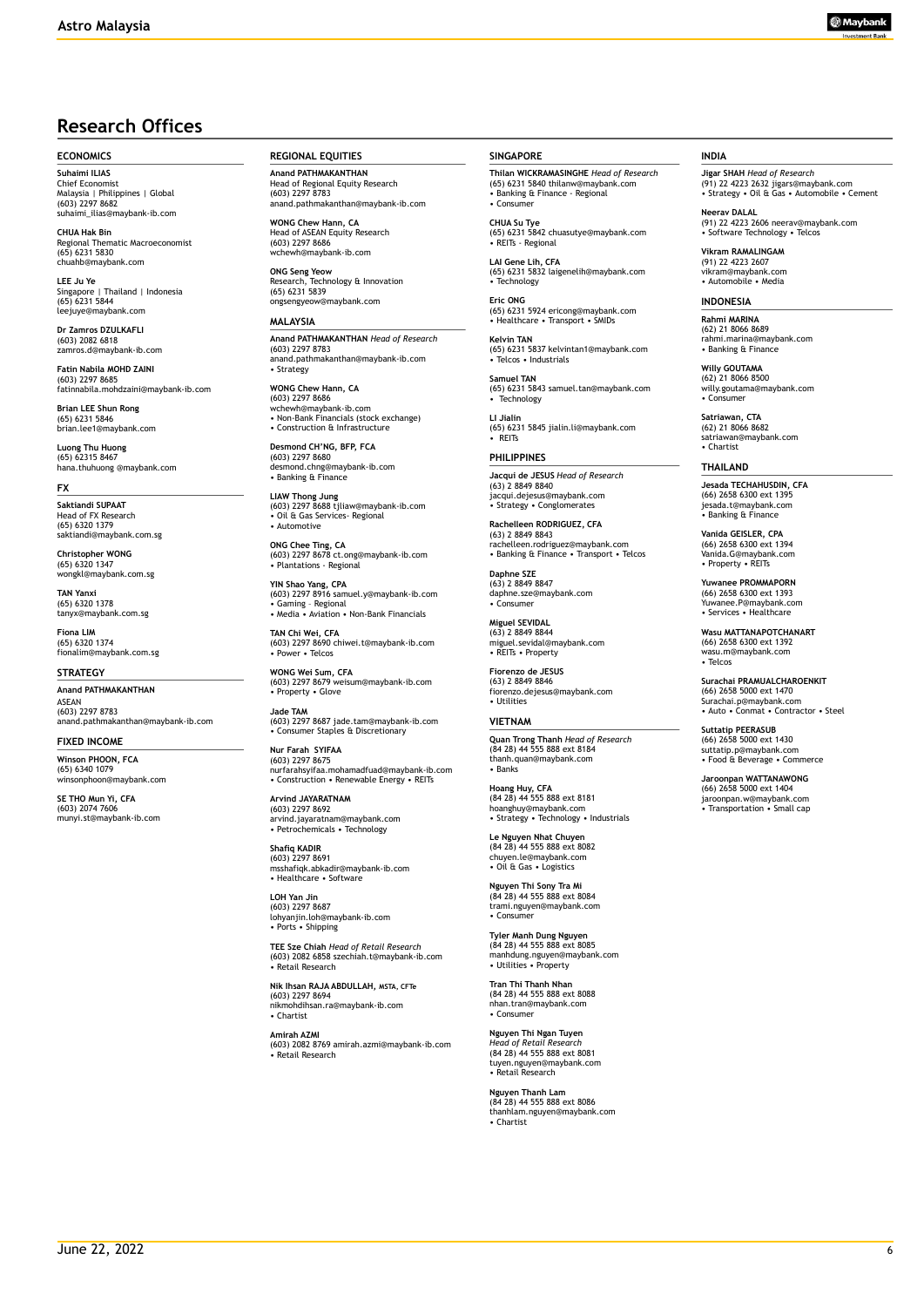#### **APPENDIX I: TERMS FOR PROVISION OF REPORT, DISCLAIMERS AND DISCLOSURES**

#### **DISCLAIMERS**

This research report is prepared for general circulation and for information purposes only and under no circumstances should it be considered or intended as an offer to sell or a solicitation of an offer to buy the securities referred to herein. Investors should note that values of such securities, if any, may fluctuate and that each security's price or value may rise or fall. Opinions or recommendations contained herein are in form of technical ratings and fundamental ratings. Technical ratings may differ from fundamental ratings as technical valuations apply different methodologies and are purely based on price and volume-related information extracted from the relevant jurisdiction's stock exchange in the equity analysis. Accordingly, investors' returns may be less than the original sum invested. Past performance is not necessarily a guide to future performance. This report is not intended to provide personal investment advice and does not take into account the specific investment objectives, the financial situation and the particular needs of persons who may receive or read this report. Investors should therefore seek financial, legal and other advice regarding the appropriateness of investing in any securities or the investment strategies discussed or recommended in this report.

The information contained herein has been obtained from sources believed to be reliable but such sources have not been independently verified by Maybank Investment Bank Berhad, its subsidiary and affiliates (collectively, "Maybank IBG") and consequently no representation is made as to the accuracy or completeness of this report by Maybank IBG and it should not be relied upon as such. Accordingly, Maybank IBG and its officers, directors, associates, connected parties and/or employees (collectively, "Representatives") shall not be liable for any direct, indirect or consequential losses or damages that may arise from the use or reliance of this report. Any information, opinions or recommendations contained herein are subject to change at any time, without prior notice.

This report may contain forward looking statements which are often but not always identified by the use of words such as "anticipate", "believe", "estimate", "intend", "plan", "expect", "forecast", "predict" and "project" and statements that an event or result "may", "will", "can", "should", "could" or "might" occur or be achieved and other similar expressions. Such forward looking statements are based on assumptions made and information currently available to us and are subject to certain risks and uncertainties that could cause the actual results to differ materially from those expressed in any forward looking statements. Readers are cautioned not to place undue relevance on these forward-looking statements. Maybank IBG expressly disclaims any obligation to update or revise any such forward looking statements to reflect new information, events or circumstances after the date of this publication or to reflect the occurrence of unanticipated events.

Maybank IBG and its officers, directors and employees, including persons involved in the preparation or issuance of this report, may, to the extent permitted by law, from time to time participate or invest in financing transactions with the issuer(s) of the securities mentioned in this report, perform services for or solicit business from such issuers, and/or have a position or holding, or other material interest, or effect transactions, in such securities or options thereon, or other investments related thereto. In addition, it may make markets in the securities mentioned in the material presented in this report. One or more directors, officers and/or employees of Maybank IBG may be a director of the issuers of the securities mentioned in this report to the extent permitted by law.

This report is prepared for the use of Maybank IBG's clients and may not be reproduced, altered in any way, transmitted to, copied or distributed to any other party in whole or in part in any form or manner without the prior express written consent of Maybank IBG and Maybank IBG and its Representatives accepts no liability whats oever for the actions of third parties in this respect.

This report is not directed to or intended for distribution to or use by any person or entity who is a citizen or resident of or located in any locality, state, country or other jurisdiction where such distribution, publication, availability or use would be contrary to law or regulation. This report is for distribution only under such circumstances as may be permitted by applicable law. The securities described herein may not be eligible for sale in all jurisdictions or to certain categories of investors. Without prejudice to the foregoing, the reader is to note that additional disclaimers, warnings or qualifications may apply based on geographical location of the person or entity receiving this report.

#### **Malaysia**

Opinions or recommendations contained herein are in the form of technical ratings and fundamental ratings mare differ from fundamental ratings as technical valuations apply different methodologies and are purely based on price and volume-related information extracted from Bursa Malaysia Securities Berhad in the equity analysis.

#### **Singapore**

This report has been produced as of the date hereof and the information herein may be subject to change. Maybank Research Pte. Ltd. ("MRPL") in Singapore has no obligation to update such information for any recipient. For distribution in Singapore, recipients of this report are to contact MRPL in Singapore in respect of any matters arising from, or in connection with, this report. If the recipient of this report is not an accredited investor, expert investor or institutional investor (as defined under Section 4A of the Singapore Securities and Futures Act), MRPL shall be legally liable for the contents of this report, with such liability being limited to the extent (if any) as permitted by law.

#### **Thailand**

Except as specifically permitted, no part of this presentation may be reproduced or distributed in any manner without the prior written permission of Maybank Securities (Thailand) Public Company Limited. Maybank Securities (Thailand) Public Company Limited ("MST") accepts no liability whatsoever for the actions of third parties in this respect.

Due to different characteristics, objectives and strategies of institutional and retail investors, the research products of MST Institutional and Retail Research departments may differ in either recommendation or target price, or both. MST reserves the rights to disseminate MST Retail Research reports to institutional investors who have requested to receive it. If you are an authorised recipient, you hereby tacitly acknowledge that the research reports from MST Retail Research are first produced in Thai and there is a time lag in the release of the translated English version.

The disclosure of the survey result of the Thai Institute of Directors Association ("IOD") regarding corporate governance is made pursuant to the policy of the Office of the Securities and Exchange Commission. The survey of the IOD is based on the information of a company listed on the Stock Exchange of Thailand and the market for Alternative Investment disclosed to the public and able to be accessed by a general public investor. The result, therefore, is from the perspective of a third party. It is not an evaluation of operation and is not based on inside information. The survey result is as of the date appearing in the Corporate Governance Report of Thai Listed Companies. As a result, the survey may be changed after that date. MST does not confirm nor certify the accuracy of such survey result.

The disclosure of the Anti-Corruption Progress Indicators of a listed company on the Stock Exchange of Thailand, which is assessed by Thaipat Institute, is made in order to comply with the policy and sustainable development plan for the listed companies of the Office of the Securities and Exchange Commission. Tha ipat Institute made this assessment based on the information received from the listed company, as stipulated in the form for the assessment of Anti-corruption which refers to the Annual Registration Statement (Form 56-1), Annual Report (Form 56-2), or other relevant documents or reports of such listed company. The assessment result is therefore made from the perspective of Thaipat Institute that is a third party. It is not an assessment of operation and is not based on any inside information. Since this assessment is only the assessment result as of the date appearing in the assessment result, it may be changed after that date or when there is any change to the relevant information. Nevertheless, MST does not confirm, verify, or certify the accuracy and completeness of the assessment result.

#### **US**

This third-party research report is distributed in the United States ("US") to Major US Institutional Investors (as defined in Rule 15a-6 under the Securities Exchange Act of 1934, as amended) only by Maybank Securities USA Inc ("MSUS"), a broker-dealer registered in the US (registered under Section 15 of the Securities Exchange Act of 1934, as amended). All responsibility for the distribution of this report by MSUS in the US shall be borne by MSUS. This report is not directed at you if Maybank IBG is prohibited or restricted by any legislation or regulation in any jurisdiction from making it available to you. You should satisfy yourself before reading it that MSUS is permitted to provide research material concerning investments to you under relevant legislation and regulations. All U.S. persons receiving and/or accessing this report and wishing to effect transactions in any security mentioned within must do so with: Maybank Securities USA Inc. 400 Park Avenue, 11th Floor, New York, New York 10022, 1-(212) 688-8886 and not with, the issuer of this report.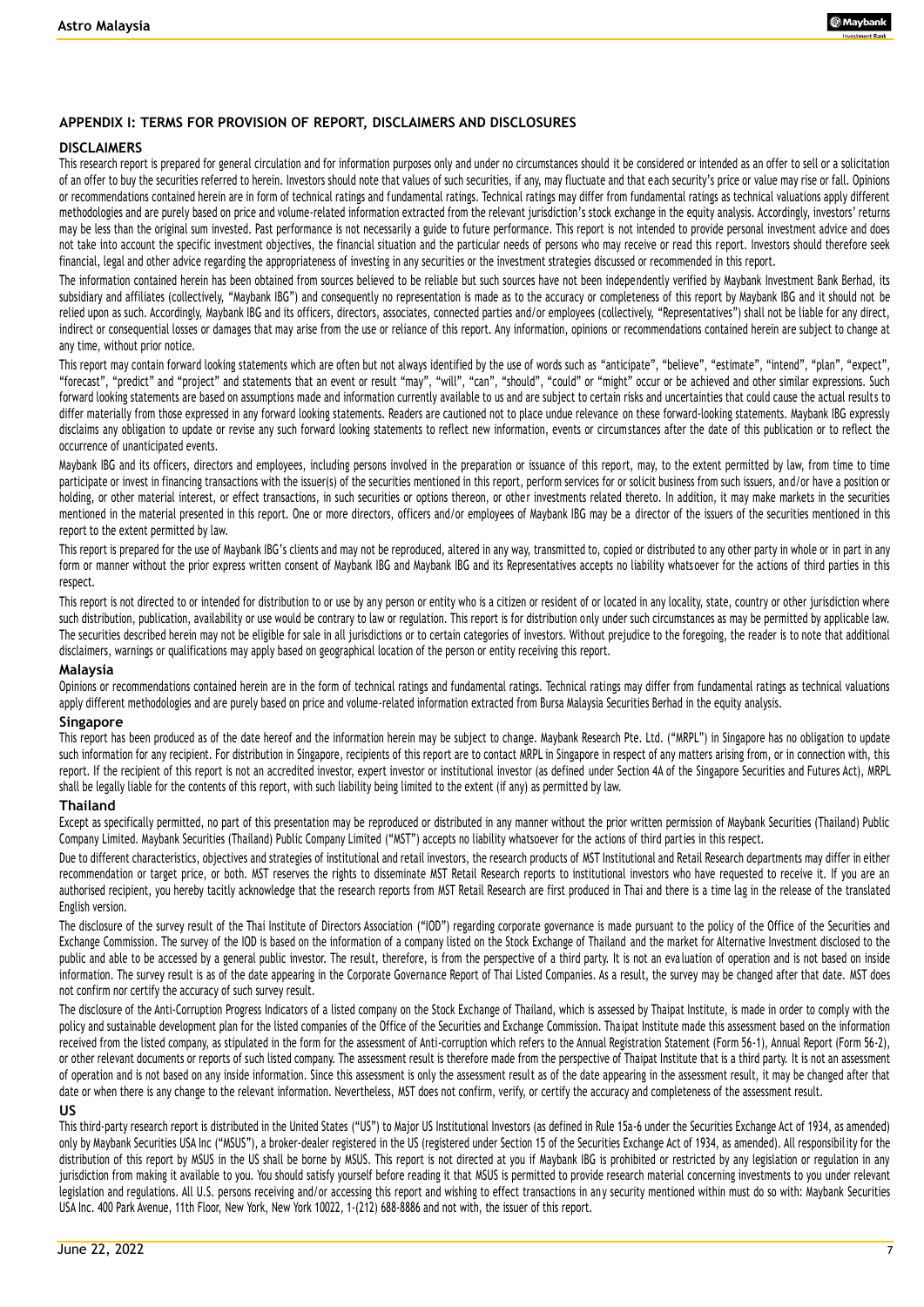#### **UK**

This document is being distributed by Maybank Securities (London) Ltd ("MSUK") which is authorized and regulated, by the Financial Conduct Authority and is for Informational Purposes only. This document is not intended for distribution to anyone defined as a Retail Client under the Financial Services and Markets Act 2000 within the UK. Any inclusion of a third party link is for the recipients convenience only, and that the firm does not take any responsibility for its comments or accuracy, and that access to such links is at the individuals own risk. Nothing in this report should be considered as constituting legal, accounting or tax advice, and that for accurate guidance recipients should consult with their own independent tax advisers.

#### **DISCLOSURES**

#### **Legal Entities Disclosures**

**Malaysia:** This report is issued and distributed in Malaysia by Maybank Investment Bank Berhad (15938- H) which is a Participating Organization of Bursa Malaysia Berhad and a holder of Capital Markets and Services License issued by the Securities Commission in Malaysia. **Singapore:** This report is distributed in Singapore by MRPL (Co. Reg No 198700034E) which is regulated by the Monetary Authority of Singapore. **Indonesia:** PT Maybank Sekuritas Indonesia ("PTMSI") (Reg. No. KEP-251/PM/1992) is a member of the Indonesia Stock Exchange and is regulated by the Financial Services Authority (Indonesia). **Thailand:** MST (Reg. No.0107545000314) is a member of the Stock Exchange of Thailand and is regulated by the Ministry of Finance and the Securities and Exchange Commission. **Philippines:** Maybank Securities Inc (Reg. No.01-2004-00019) is a member of the Philippines Stock Exchange and is regulated by the Securities and Exchange Commission. **Vietnam:** Maybank Securities Limited (License Number: 117/GP-UBCK) is licensed under the State Securities Commission of Vietnam. **Hong Kong:** MIB Securities (Hong Kong) Limited (Central Entity No AAD284) is regulated by the Securities and Futures Commission. **India:** MIB Securities India Private Limited ("MIBSI") is a participant of the National Stock Exchange of India Limited and the Bombay Stock Exchange and is regulated by Securities and Exchange Board of India ("SEBI") (Reg. No. INZ000010538). MIBSI is also registered with SEBI as Category 1 Merchant Banker (Reg. No. INM 000011708) and as Research Analyst (Reg No: INH000000057) **US:** Maybank Securities USA Inc is a member of/and is authorized and regulated by the FINRA – Broker ID 27861. **UK:** Maybank Securities (London) Ltd (Reg No 2377538) is authorized and regulated by the Financial Conduct Authority.

#### **Disclosure of Interest**

**Malaysia:** Maybank IBG and its Representatives may from time to time have positions or be materially interested in the securities referred to herein and may further act as market ma ker or may have assumed an underwriting commitment or deal with such securities and may also perform or seek to perform investment banking services, advisory and other services for or relating to those companies.

**Singapore:** As of 22 June 2022, Maybank Research Pte. Ltd. and the covering analyst do not have any interest in any companies recommended in this research report.

**Thailand:** MST may have a business relationship with or may possibly be an issuer of derivative warrants on the securities /companies mentioned in the research report. Therefore, Investors should exercise their own judgment before making any investment decisions. MST, its associates, directors, connected parties and/or employees may from time to time have interests and/or underwriting commitments in the securities mentioned in this report.

**Hong Kong:** As of 22 June 2022, MIB Securities (Hong Kong) Limited and the authoring analyst do not have any interest in any companies recommended in this research report.

**India:** As of 22 June 2022, and at the end of the month immediately preceding the date of publication of the research report, MIBSI, authoring analyst or their associate / relative does not hold any financial interest or any actual or beneficial ownership in any shares or having any conflict of interest in the subject companies except as otherwise disclosed in the research report. In the past twelve months MIBSI and authoring analyst or their associate did not receive any compensation or other benefits from the subject companies or third party in connection with the research report on any account what so ever except as otherwise disclosed in the research report.

Maybank IBG may have, within the last three years, served as manager or co-manager of a public offering of securities for, or currently may make a primary market in issues of, any or all of the entities mentioned in this report or may be providing, or have provided within the previous 12 months, significant advice or investment services in relation to the investment concerned or a related investment and may receive compensation for the services provided from the companies covered in this report.

#### **OTHERS**

#### **Analyst Certification of Independence**

The views expressed in this research report accurately reflect the analyst's personal views about any and all of the subject securities or issuers; and no part of the research analyst's compensation was, is or will be, directly or indirectly, related to the specific recommendations or views expressed in the report.

#### **Reminder**

Structured securities are complex instruments, typically involve a high degree of risk and are intended for sale only to sophisticated investors who are capable of understanding and assuming the risks involved. The market value of any structured security may be affected by changes in economic, financial and political factors (including, but not limited to, spot and forward interest and exchange rates), time to maturity, market conditions and volatility and the credit quality of any issuer or reference issuer. Any investor interested in purchasing a structured product should conduct its own analysis of the product and consult with its own professional advisers as to the risks involved in making such a purchase.

No part of this material may be copied, photocopied or duplicated in any form by any means or redistributed without the prior consent of Maybank IBG.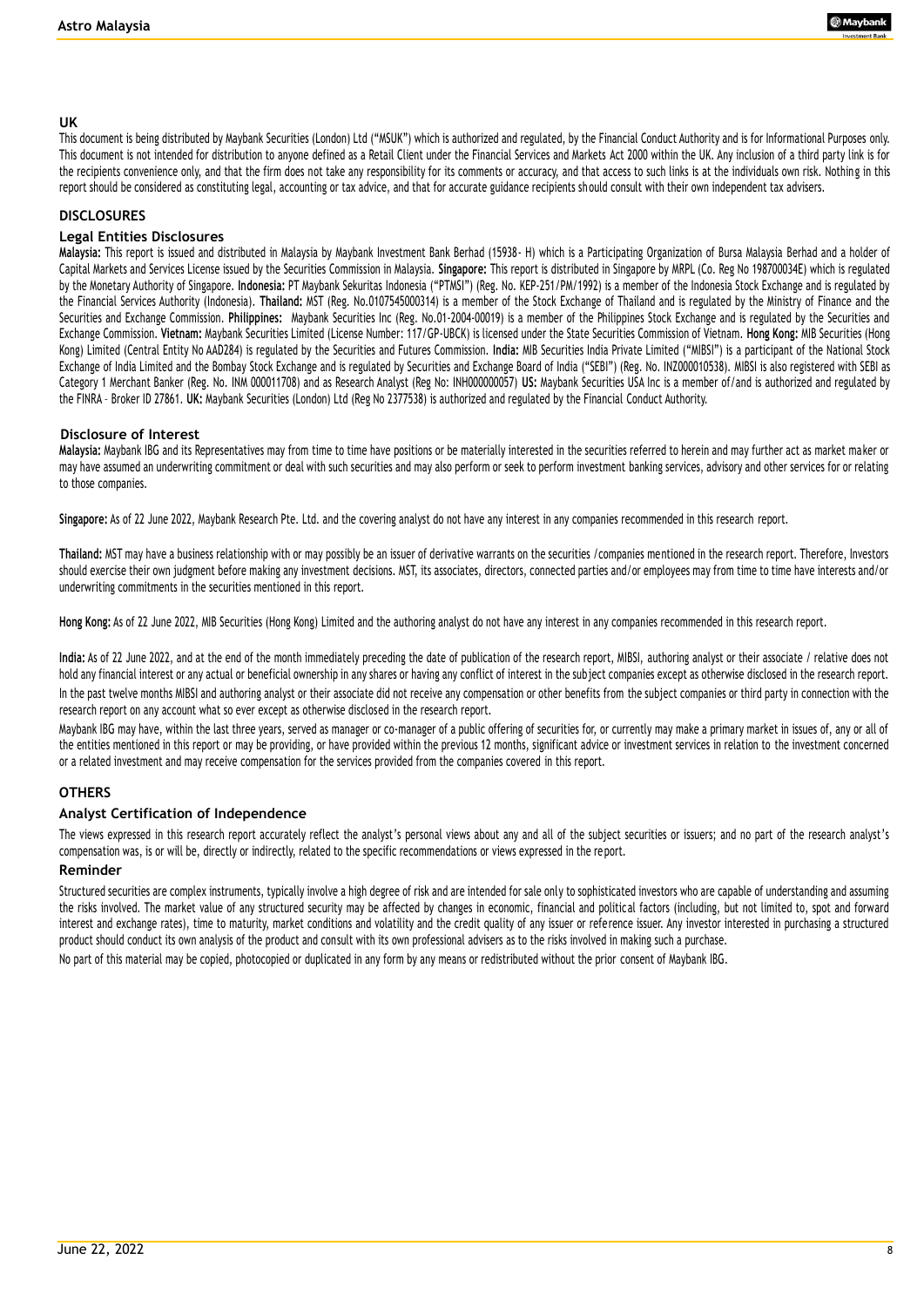#### **Historical recommendations and target price: Astro Malaysia (ASTRO MK)**



| <b>Definition of Ratings</b> |                                                                                        |
|------------------------------|----------------------------------------------------------------------------------------|
|                              | Maybank IBG Research uses the following rating system                                  |
| <b>BUY</b>                   | Return is expected to be above 10% in the next 12 months (including dividends)         |
| <b>HOLD</b>                  | Return is expected to be between 0% to 10% in the next 12 months (including dividends) |
| <b>SELL</b>                  | Return is expected to be below 0% in the next 12 months (including dividends)          |
|                              |                                                                                        |

#### **Applicability of Ratings**

The respective analyst maintains a coverage universe of stocks, the list of which may be adjusted according to needs. Investment ratings are only applicable to the stocks which form part of the coverage universe. Reports on companies which are not part of the coverage do not carry investment ratings as we do not actively follow developments in these companies.